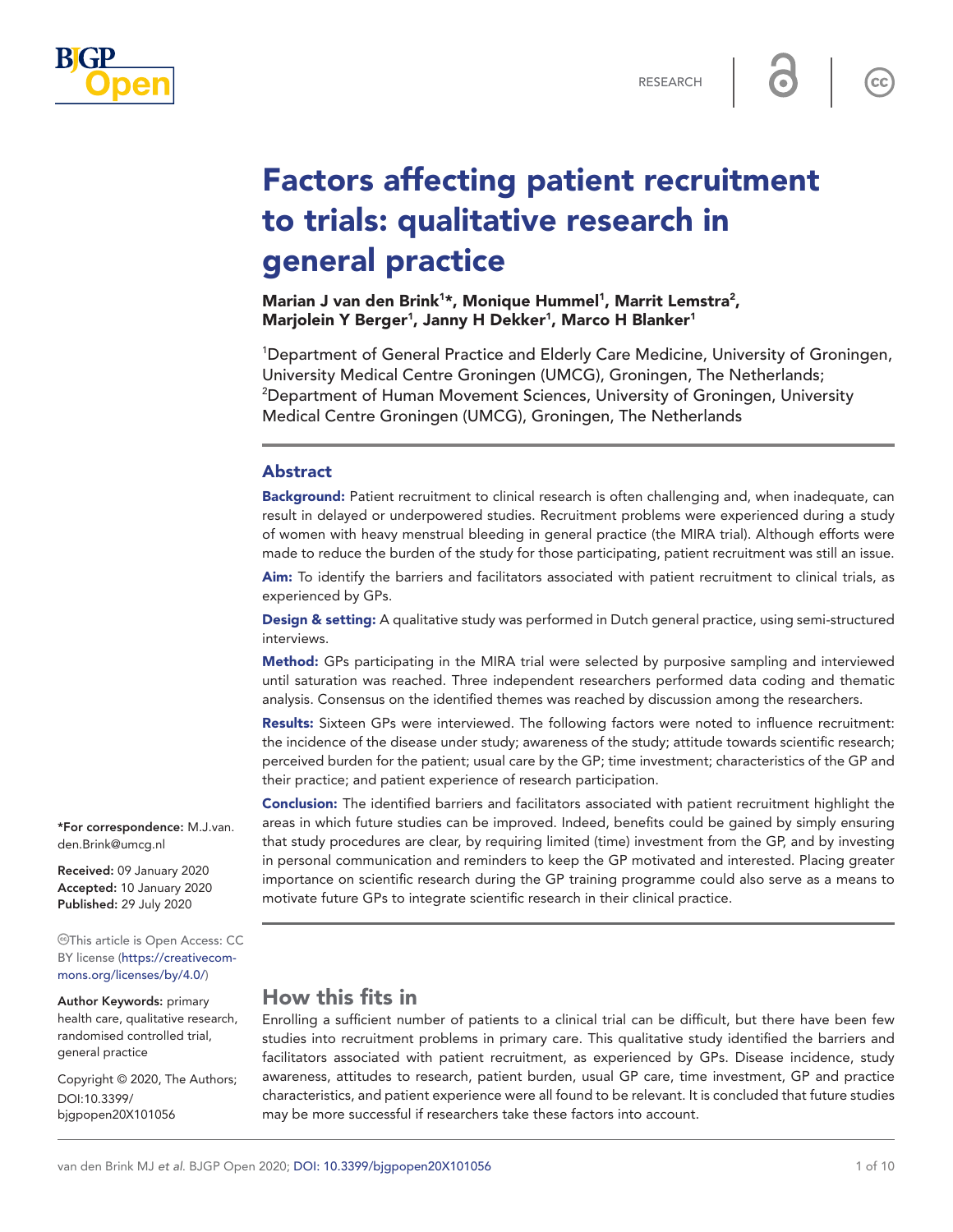## Introduction

Randomised controlled trials (RCTs) are a powerful research tool that can minimise bias when evaluating health interventions and help to deliver evidence that is of high quality.*[1](#page-8-0)* However, recruitment delays and issues (clinician and patient) continue to plague trials, significantly impacting costs and investigator workloads. Failure to enrol adequate numbers can adversely affect the statistical power of a study and the value of any results.*[2](#page-8-1)*

Research in general practice has expanded in recent decades. In most primary care studies, patient recruitment often takes more time than expected. This phenomenon is known as Lasagna's Law: the number of patients that can actually be recruited during research is only a fraction of that estimated by researchers based on incidence data from morbidity registries.*[3](#page-8-2)* For example, in a survey of 78 studies in Dutch general practice, fewer than 50% of the researchers recruited the required number of patients within the planned schedule. Studies recruiting incident cases face larger problems with patient recruitment than studies identifying cases via GP registration systems (prevalent cases).*[4](#page-8-3)* The inclusion of incident cases requires that GPs are alert to patient recruitment during consultation hours, which can prove challenging. Studies on this topic have reported large variations in GP recruitment of patients.

The reasons for the differences in recruitment success among GPs remain unclear because most research into recruitment problems has focused on secondary or tertiary care, and, as such, has failed to consider the perspectives of GPs.*[2,5](#page-8-1)* Major problems were encountered with patient recruitment in a multicentre RCT conducted in the Netherlands, which sought to compare the levonorgestrelreleasing intrauterine system (LNG-IUS) and endometrial ablation for the treatment of heavy menstrual bleeding (HMB), the MIRA trial.<sup>[6](#page-8-4)</sup> Patients were recruited by GPs or gynaecologists, required to give their consent for randomisation to a study arm, and asked to complete questionnaires at baseline and at four follow-up points. Despite making reasonable efforts to reduce the burden of the study for participating GPs and patients, patient recruitment was problematic. It has been noted that failure to recruit patients for prospective studies can occur at different stages of the recruitment process: stage one concerns obtaining agreement from a clinician to participate; stage two concerns the actual recruitment of patients; stage three concerns obtaining the agreement of a patient to participate; and stage four concerns the agreement of the patient to remain in the study.*[7](#page-8-5)*

This qualitative study aimed to identify the facilitators and barriers associated with successful patient recruitment by GPs in clinical trials. The study focused on stages two and three of the recruitment process.

## Method

#### Study design

A qualitative study was performed, using semi-structured interviews, to identify the barriers and facilitators associated with GP recruitment of patients. The Consolidated Criteria for Reporting Qualitative Research (COREQ) and the Standards for Reporting Qualitative Research (SRQR) were applied.*[8,9](#page-8-6)*

#### Study population

GPs were selected who had participated in the MIRA trial<sup>[6](#page-8-4)</sup> using purposive sampling to obtain the maximum variety of themes that influence patient recruitment. Sampling was based on sex, age, practice type (solo or group), practice location (urban or rural), and number of patients recruited for the MIRA trial. Interviews continued until data saturation occurred.*[10](#page-8-7)*

#### Semi-structured interviews

The semi-structured interviews were based on a pre-specified interview guide that sought to gain as many personal insights as possible. The interview guide was based on existing literature and was developed through discussion within the research group.*[5,11–13](#page-8-8)* Included topics were: the reasons for participation in scientific research, communication between GP and researcher, and communication with patients about participation in clinical research. In all instances, GPs were asked to consider the question both in general and with reference to the MIRA trial. Therefore, the guide also included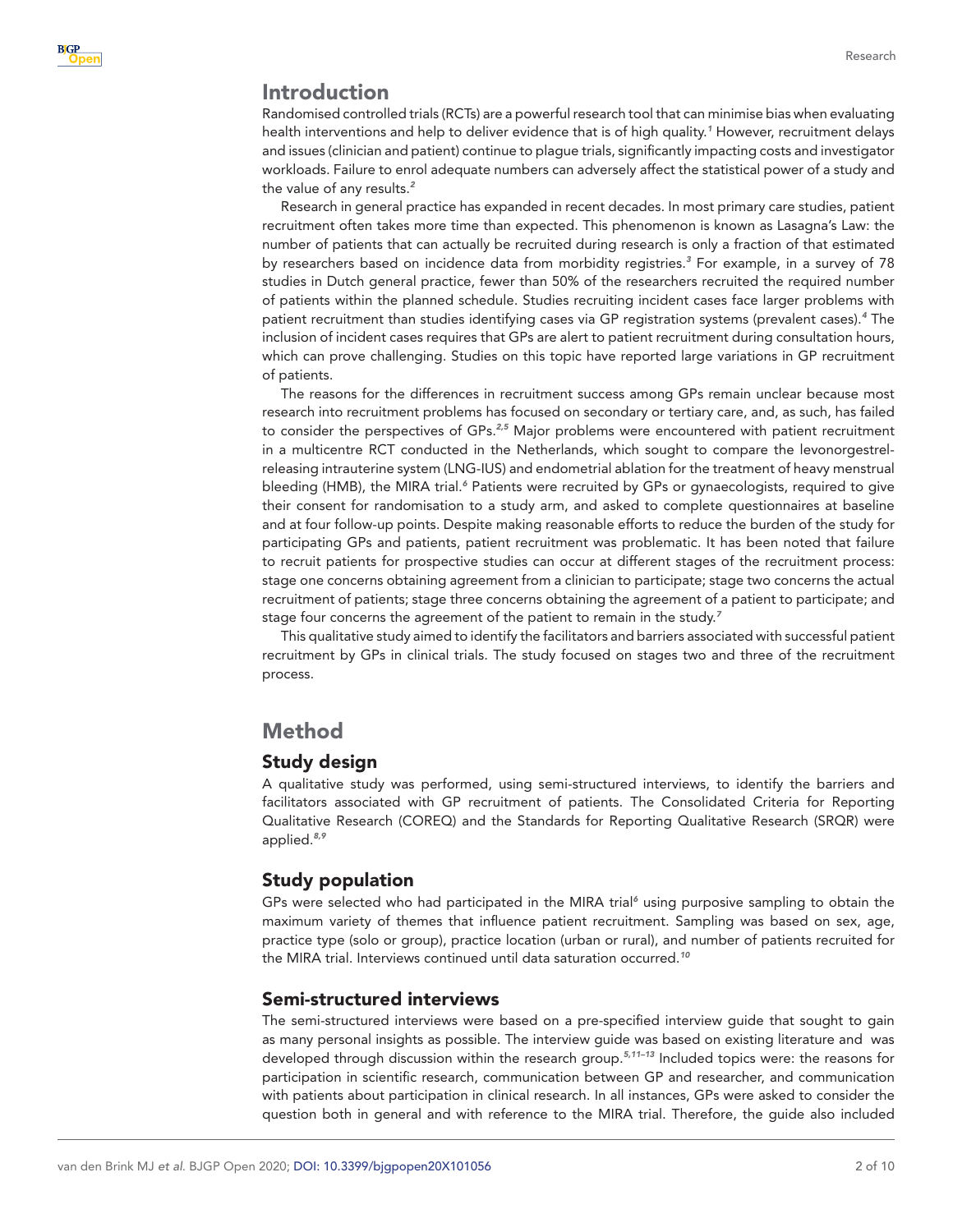A sixth-year medical student (MH), who was not involved in the MIRA trial, performed the face-to-face interviews between February and April 2015. She received individual training in communication and interview techniques, consisting of multiple sessions with a GP specialised in qualitative interviewing. Afterwards, her skills were assessed in a pilot interview with a GP. This pilot interview was videotaped and evaluated by members of the research group to improve the interview technique and guide. GPs were invited by email and telephone, and informed about the objectives and topics as well as the anonymity of their responses before the interview.

# Data handling and analysis

All interviews were tape recorded, transcribed verbatim, and anonymised. A summary of the interview was sent to each participant for response validation. Three researchers independently performed data coding and thematic analysis, using the ATLAS.ti software (version 7.5). These researchers had different backgrounds, enabling them to look at the topics from different angles to foster a reflexive discussion and to enhance the reliability of the results. At the time of the interviews, MJB was a GP trainee and researcher for the MIRA trial, and MH was a sixth-year medical student. ML has a master's degree in human movement sciences.

Data coding was performed iteratively in parallel with the interviews. During this process, the researchers (MJB, MH, and ML) discussed the independently identified codes and categorised Research

| $=16$                                                                                                                            |                                                                                 |
|----------------------------------------------------------------------------------------------------------------------------------|---------------------------------------------------------------------------------|
| <b>Characteristics</b>                                                                                                           | n (%) <sup>a</sup>                                                              |
| Sex, male                                                                                                                        | 8(50)                                                                           |
| Median age, years (range)                                                                                                        | 52 (38-61)                                                                      |
| Median GP experience,<br>years (range)                                                                                           | $19(5 - 35)$                                                                    |
| <b>Competent in LNG-IUS</b><br>insertion<br>Yes<br>Νo                                                                            | 15 (94)<br>1(6)                                                                 |
| Median patients per GP,<br>n <sup>b</sup> (range)                                                                                | 2170 (1600-3650)                                                                |
| Type of general practice<br>Solo practice<br>Duo practice<br>Group practice<br>Location of general<br>practice<br>Urban<br>Rural | $10(63)$ <sup>c</sup><br>3(19)<br>3(19)<br>9 (56)<br>7(44)<br>$5.9(0.9 - 25.4)$ |
| Median distance to<br>nearest participating<br>hospital, km (range)                                                              |                                                                                 |
| Recruited patients for<br>MIRA trial, n<br>N<br>$\geq$ 1                                                                         | 10 (63)<br>6(38)                                                                |
| Other characteristics<br>GP educator<br>Doctorate degree<br>Pharmacy owner combined<br>with GP                                   | 4 (25)<br>3(19)<br>1(6)                                                         |

<span id="page-2-0"></span>Table 1 Characteristics of participating GPs, *N*

<sup>a</sup>Unless otherwise indicated. <sup>b</sup>Number of patients registered per full-time working GP. The standard number of patients registered in a general practice in the Netherlands was 2168 patients in 2014.*[25](#page-9-0)* <sup>c</sup> Including eight GPs who owned a private practice but shared a building with other GPs. LNG-IUS = levonorgestrelreleasing intrauterine system.

them into themes. Discrepancies in factors and themes, as well as the overview of themes with their mutual relationship, were discussed in the entire research group until consensus was reached. In the text, each theme is illustrated with quotes from individual GPs, to which their age and sex have been added, as well as whether they recruited patients. The quotes were translated from Dutch to English by a certified translator.

# Results

## Interviews

Twenty GPs were invited, of whom four were unavailable owing to lack of time, leaving 16 who agreed to participate. The characteristics of the 16 participants are presented in *[Table 1](#page-2-0)* (eight females and eight males, aged 38–61 years). Of these, six included patients in the MIRA trial and 10 consented to participate in the MIRA trial but did not include patients. The interviews lasted 32 minutes on average and themes were saturated after 12 interviews. When interviewing the remaining four GPs, no new themes emerged.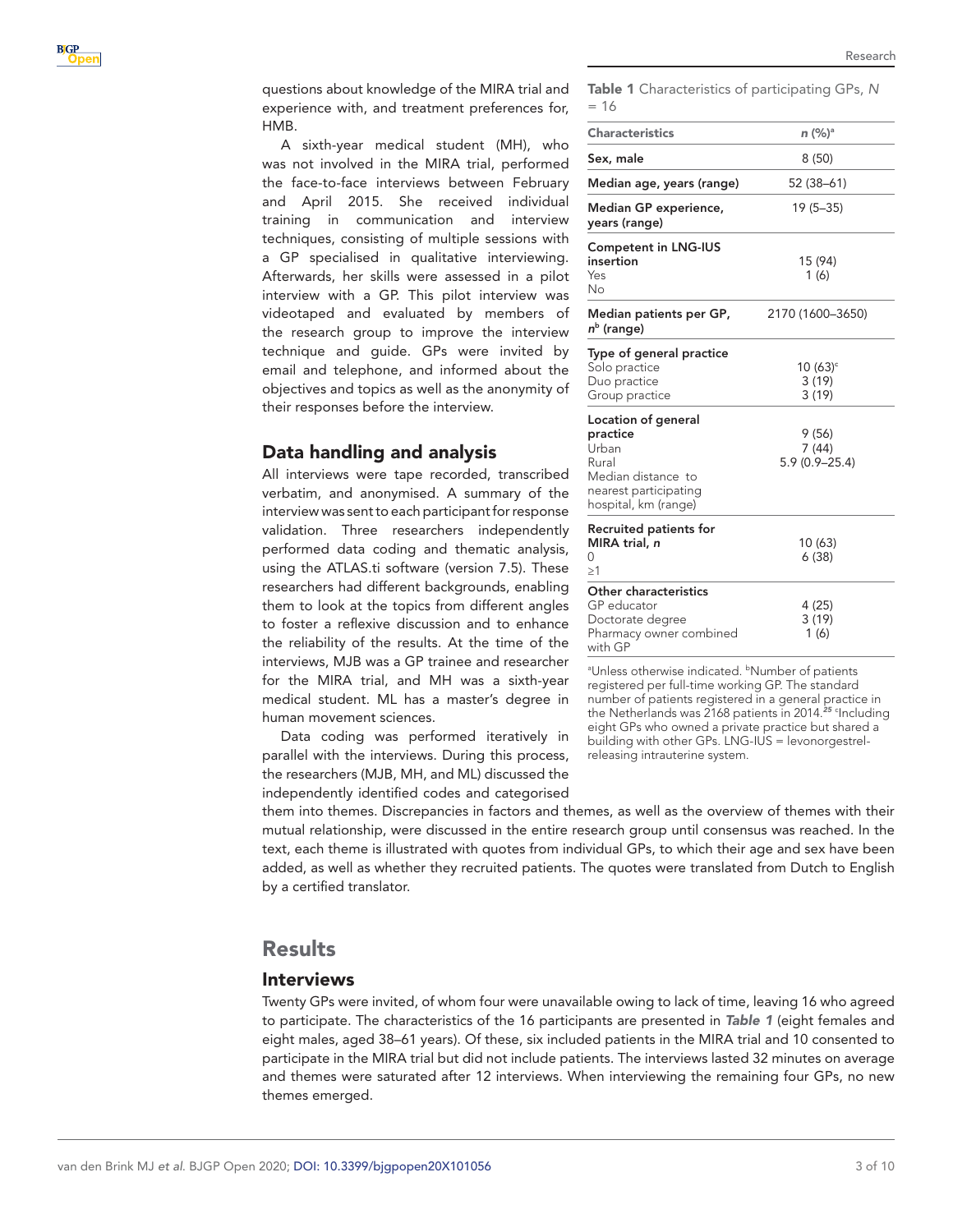



<span id="page-3-0"></span>Figure 1 Factors related to patient recruitment for scientific research in general practice. The eight themes and their corresponding factors are shown with an indication as to whether the factor could positively (+) or negatively (-) influence recruitment (± if both were possible). Relevant connections between themes are shown by the ligatures at the base of the image.

### Themes related to patient recruitment

The factors related to patient recruitment were categorised into eight themes by the three researchers involved in coding, with each theme noted to have been discussed by both GPs who recruited and who did not recruit patients. The eight themes and their corresponding factors are shown in *[Figure 1](#page-3-0)*.

### Incidence of the disease under study

Many participants mentioned the low incidence of the condition studied in the trial (that is, HMB) as a barrier to patient recruitment, and some commented that the incidence also depended on the practice characteristics:

*'My practice is in the city centre, so I get to see mainly students, young students, etc. Plus*  families with children, as well as the elderly. And then rather more of the elderly, and hardly *anyone in between. So maybe that also plays a role: that the pond I'm fishing in isn't that big, if you like.'* (Male, aged 58 years, non-includer)

The strict inclusion criteria required for the MIRA trial further hampered recruitment and were often mentioned as a barrier for patient recruitment in general. Female GPs did mention seeing more women with HMB because many women preferred seeing a female GP for a gynaecological problem.

#### Awareness of the study

The theme 'low incidence of the disease' was related to the theme 'awareness'. One barrier that was mentioned often by GPs was that they forgot that they were participating in the trial and did not remember the study when consulting an eligible patient. Some GPs mentioned that they thought that the trial had already ended:

*'And then at some point, you lose interest, especially when you don't hear anything over a period of time and don't get triggered; then it will disappear to the background, and eventually you forget about it.* […] *Yes, you forget and then you ask yourself why that happened, and you*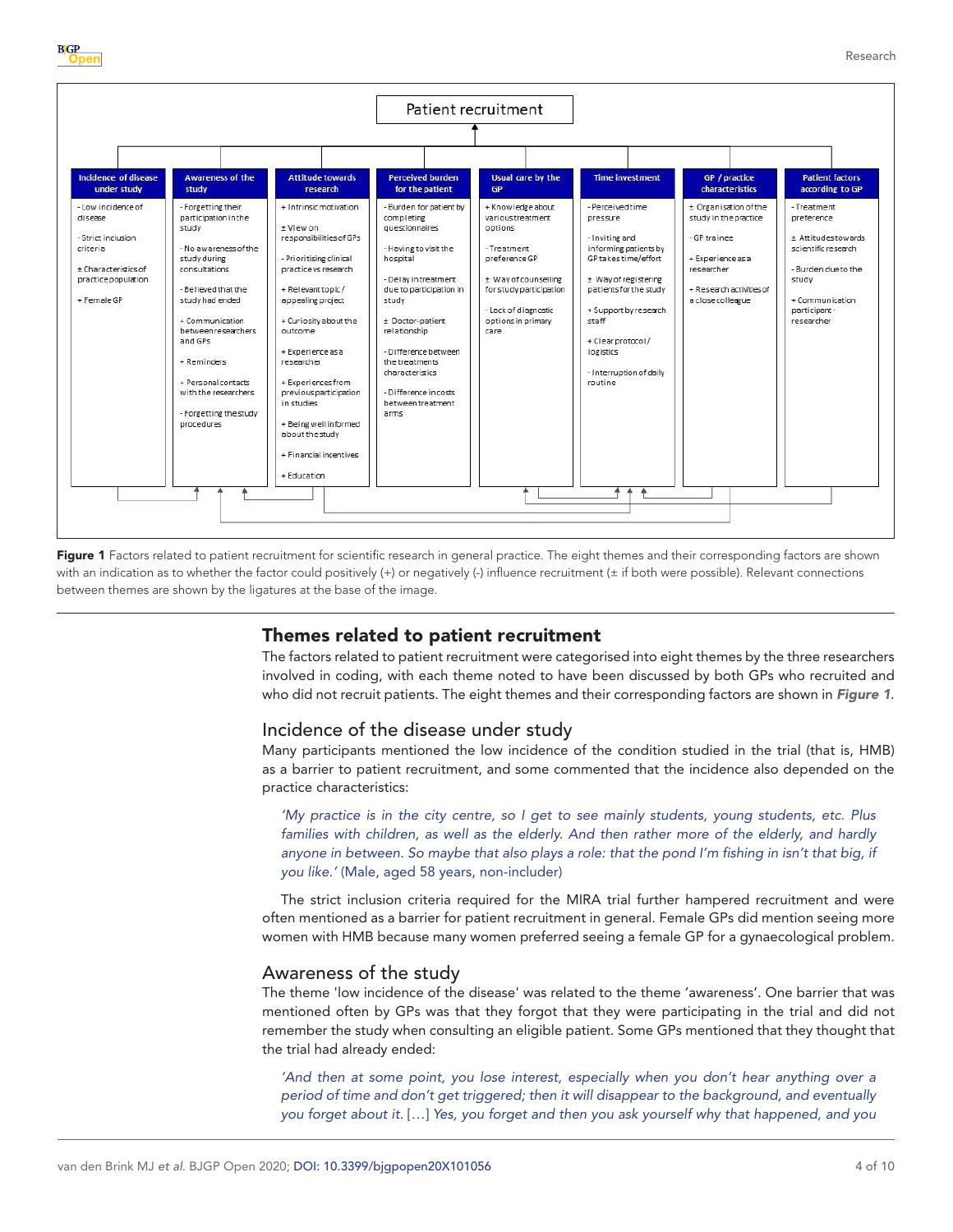**BJGP** 

*put it down to being too busy, having other priorities, other things, then this kind of thing just quickly recedes to the background.'* (Male, aged 38 years, non-includer)

A lack of readily available information about the study procedures was also mentioned as a barrier to recruitment:

*'Then I first have to look and see if they are eligible* [leafs through information forms of the MIRA study] *and yes, then I don't know, and then I just leave it.'* (Female, aged 59 years, non-includer)

Communication between researcher and GP was commonly mentioned. GPs indicated that reminders or personal contact with the researchers motivated them to recruit patients. However, they gave no uniform response about the form of reminder that would be most appreciated; for example, suggestions included a newsletter, feedback about the number of included patients, and telephone contact with the possibility to ask questions.

## Attitude towards scientific research

The GP attitude towards scientific research was considered important not only for their commitment to participate, but also for their commitment to recruit patients. GPs who liked to participate in scientific research had less trouble inviting patients, whereas others felt that daily practice and scientific research were difficult to combine. Some GPs also mentioned that participating in research was a responsibility that came with the job:

*'For some reason, research and patient care don't seem to go together, and that's frustrating, because you know that you need each other and yet they just don't seem to fit.'* (Male, aged 53 years, includer)

*'And of course, there's the obligation on the part of GPs to recruit patients. Otherwise you can't externalise … generalise the results.'* (Male, aged 53 years, includer)

Factors that facilitated GP participation and willingness to invest time in a study included the following: a relevant research question; a research project specific to GPs; curiosity about the study outcomes; and having experience with research. The latter of these included personal experience as a researcher and experience with patient recruitment in other studies. The extent to which a GP had studied the research topic and the study procedures also affected recruitment (see 'awareness of the study'). Finally, GPs mentioned that incentives for participation would be welcomed. This may include financial incentives for recruiting patients, acknowledging the time investment; however, it may also include educational incentives based on recognition that participating in a study increases knowledge of the topic and has inherent educational value.

#### Patient burden, as perceived by the GP

The burden placed on the patient when participating in a study was generally acknowledged as a barrier to recruitment. This expected burden was reinforced by the marked difference in treatments between the two study arms. Participation in the study could lead to financial costs, an increased burden from hospital visits and possible treatment delay. In the MIRA trial, the invasiveness of endometrial ablation and the need to refer women to the hospital when randomised to endometrial ablation led to many GPs preferring the LNG-IUS. Thus, some GPs reported that they either did not invite women or that they invited them selectively:

'And definitely now that people have to pay their deductible,<sup>a</sup> which they probably won't have *to spend because they're often still pretty young. So those are the considerations and they're all things that you have to explain to the patients.'* (Female, aged 38 years, non-includer)

<sup>a</sup>In the Netherlands it is mandatory to take out health insurance for basic care, with a deductible (€385 in 2020) applicable to certain healthcare costs. Notably, GP care is exempt.

Some GPs mentioned that a good doctor–patient relationship serves as a barrier to patient recruitment, whereas others stated that a good relationship could facilitate recruitment:

*'I do think that it also has something to do with the fact that you've built up a good personal relationship with the patient and that can prove to be a stumbling block; that you get the idea*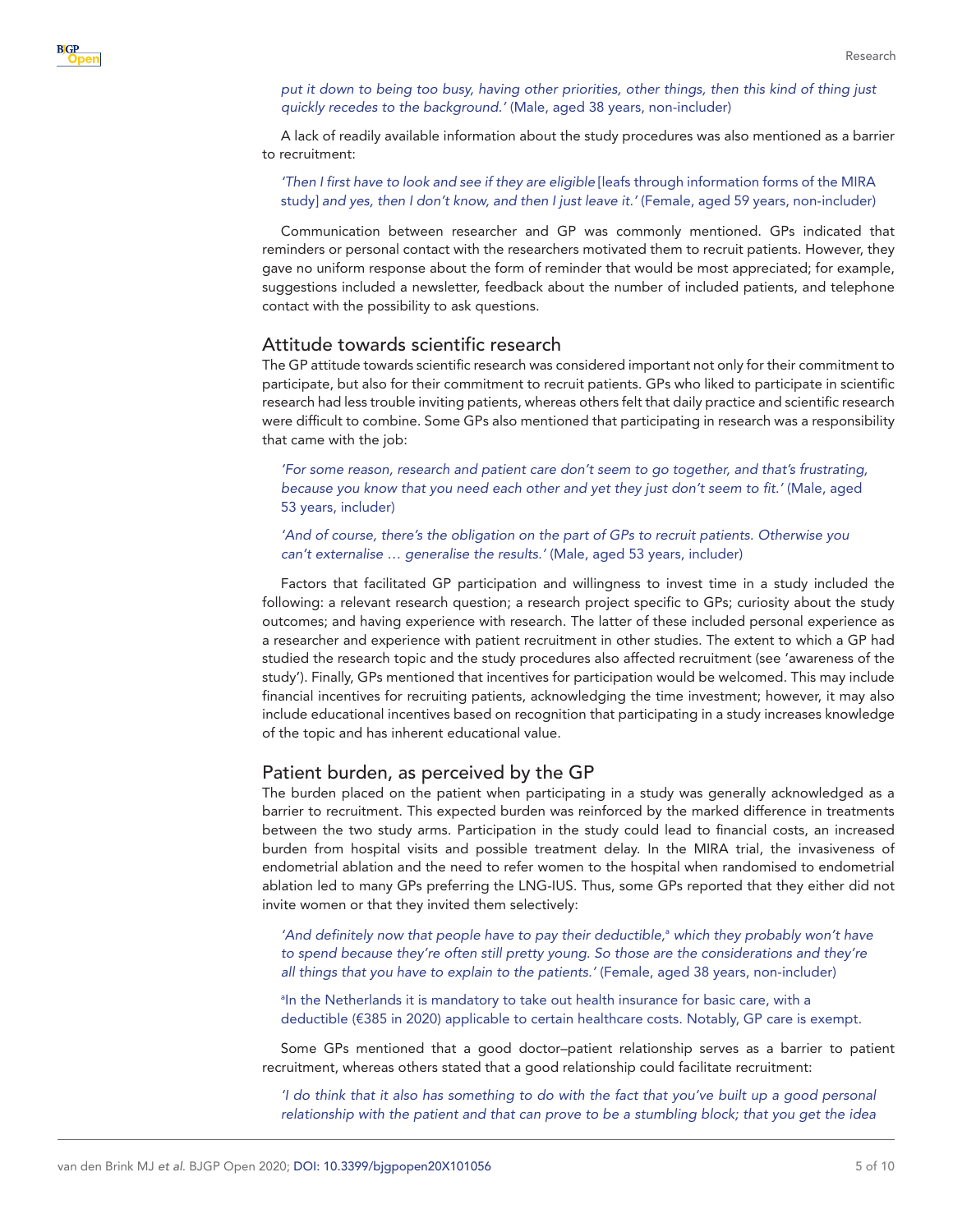*that you'll be putting the people under extra pressure. I think that's how it works, that's the way it is. And it's not something you can resolve.'* (Female, aged 59 years, non-includer)

#### Usual care by the GP

The extent to which different treatment options for HMB were known and used by the GP in daily practice was important when enrolling patients to the MIRA trial. Some GPs preferred drug treatment over the LNG-IUS or ablation, and some mentioned lack of knowledge about ablation:

*'Of course, we only insert the Mirena, so that's why we know it's good. And, well, to be honest, I don't really know that much about ablation.'* (Female, aged 55 years, non-includer)

Many GPs participating in the MIRA trial favoured the LNG-IUS over ablation, which hampered patient recruitment. They commented that it was reversible and easy to provide in general practice, making it preferable to hospital referral. Other GPs preferred ablation therapy:

*'They're really fundamentally different treatments you know. One is for the rest of your life, and the other one is temporary.'* (Male, aged 58 years, includer)

In some cases financial considerations also played a role because LNG-IUS insertion generates extra income. However, patient experience strongly guided GP preference for or against a treatment option. That said, approaches to counselling patients for study participation differed markedly among GPs: some applied a paternalistic approach, advocating participation, while others informed patients about the study and made participation a shared decision.

Some GPs stated that they did not recruit patients if they wanted more diagnostic certainty beforehand, and that they would refer to a gynaecologist for diagnosis and treatment if they lacked the facilities to screen patients by vaginal ultrasound to exclude uterine abnormalities.

#### Time investment

Nearly all GPs mentioned that the investment of time and effort was a barrier to ensuring patient recruitment. In general, GPs mentioned that they experienced time pressure related to clinical practice, administration, management duties, or having a pharmacy connected to their practice. Consequently, the limited 10-minute consultations were deemed too short to allow for both clinical consultation and active patient recruitment. Some GPs mentioned that this was the main reason for not approaching patients about the study, but others did suggest that it may be reasonable to reschedule an appointment or invite the patient at another time:

*'But really, you're under pressure throughout your office hours. And usually by the end of the morning I'm running 20–30 minutes late. And if I'm unlucky, even an hour, with a lot of urgent cases coming in unexpectedly sometimes. So yes, it soon becomes too much work, that's what it comes down to.'* (Female, aged 59 years, non-includer)

Interestingly, when both treatment options were familiar to the GP, this influenced the decision to invest time irrespective of the time constraints:

*'Of course, if someone comes to you with symptoms and there's nothing wrong, you have to explain what the options are, so the research doesn't really mean a lot more work.* […] *So in theory all you have to do is mention the research, including the options; and yes that means a few sentences extra, but it's not that much more work; it shouldn't be that much of a problem.'* (Female, aged 49 years, non-includer)

Patient recruitment to research was perceived as an interruption of the daily routine:

*'The difficult part is stepping out of your routine, because you always do certain things in a*  specific way, these are patterns that at some point have become automatisms. And at some *point, you have to be made aware of this, and start to think "we could do this differently".'* (Male, aged 53 years, includer)

Time investment seemed to be related to the theme 'attitude towards scientific research'. The perceived relevance of the research question and topic increased the willingness of GPs to invest time for a study. One participant (male, aged 60 years, non-includer) suggested that it was the low priority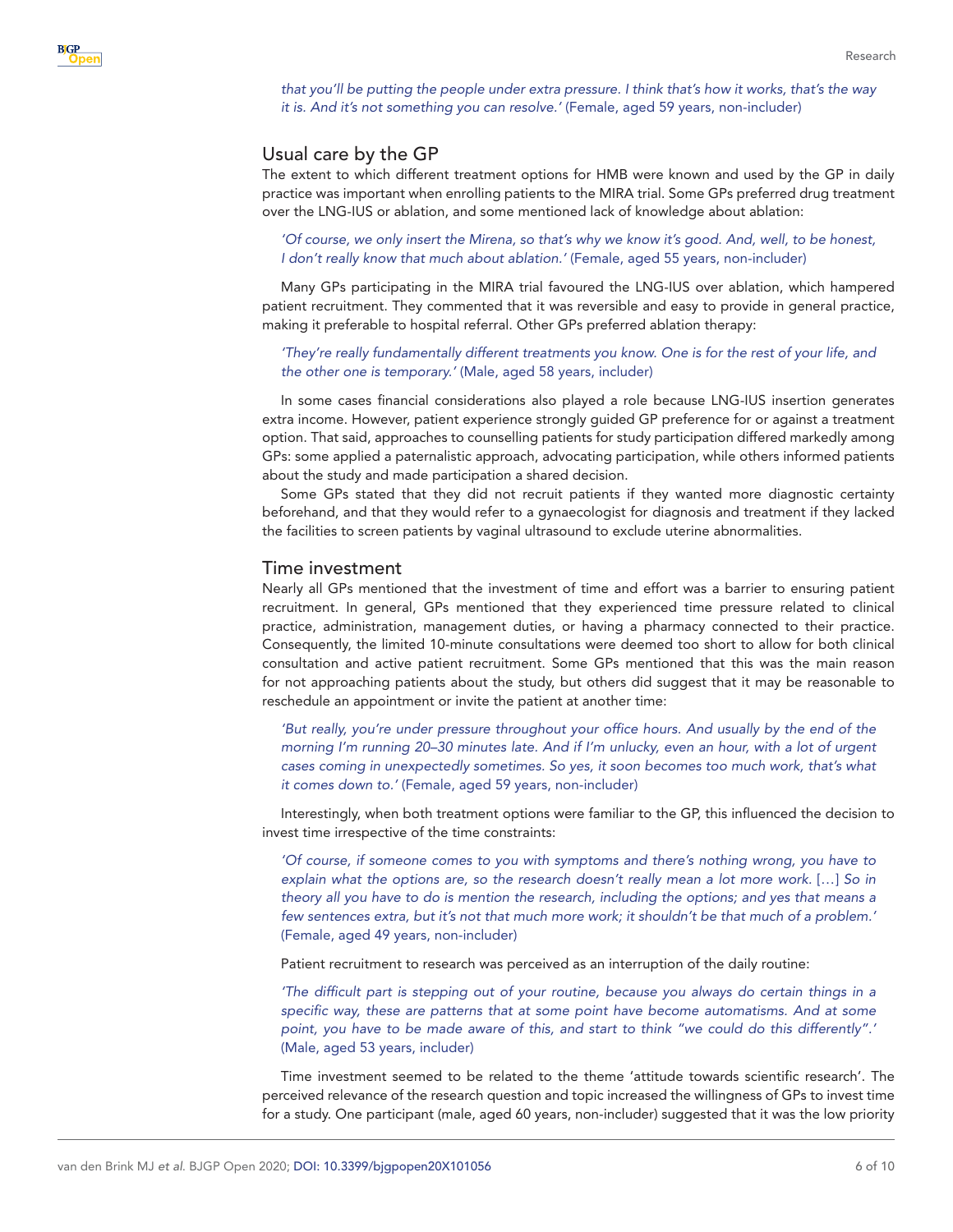to include patients for a given study and not the time constraints that was the main factor affecting engagement.

## GP and practice characteristics

The way research projects were organised in practices was important to GPs. Potential facilitators were to ensure a key role for the practice assistant and to plan extra time allowances for when a potential participant was scheduled:

*'That pile of papers is somewhere here, but more and more stuff keeps getting put on top of it, if you see what I mean. I need to search through the whole pile if I want to give patients something to take with them.'* (Female, aged 48 years, includer)

One participating GP (male, aged 58 years, includer), also a GP trainer, mentioned that it was difficult to get trainees involved in research and that this may also lower recruitment. GPs with personal experience of research (for example, having a PhD) and those with a close colleague involved in research had a better understanding of the importance of patient recruitment:

*'If there's just one person who's enthusiastic about it, and who tries to get the others*  interested [via the HAGRO<sup>b</sup>]. In fact, it's like word of mouth, that you know someone who's *enthusiastic about it. We've got a few GP trainers in our group who are linked to the university general practitioners training, and via them you're more likely to come into contact with these kinds of issues.'* (Female, aged 39 years, non-includer)

b HAGRO: group of 5–12 GPs working in the same area and acting as a peer group.

## Patient factors according to the GP

Treatment preference mentioned by the patient was perceived by the GPs to be an important barrier and reason for non-participation in the MIRA trial. GPs felt that the attitudes of patients toward scientific research were generally positive, but that the expected burden of participation in a study could be a barrier, commenting that some patients were tired of research participation:

*'In general, people were very open about participating, and sympathetic, so that was a positive experience for me.'* (Female, aged 38 years, includer)

*'Yes, really tired of research, I clearly notice that. So I said for this year that I am not going to do any new research.* [...] *People also know that they are in a research practice. And they will be asked more often, but they have also learned to say no. But I think that's the biggest bump, asking too much for research.'* (Male, aged 60 years, non-includer)

Good communication between the researcher and patients who were already participating was considered a facilitator of further patient recruitment. Unfortunately, some patients had told their GP that they had missed the feedback from researchers about their questionnaire responses.

# **Discussion**

## Summary

This was a qualitative study among GPs about the barriers and facilitators associated with patient recruitment for clinical trials, with a focus on experiences in the MIRA trial. Important barriers to recruiting patients were the need to invest extra time, the necessary interruption to daily practice, poor awareness of the study because of the low incidence of the disease under study, GP preference for one of the study treatments, and the perceived burden for the patient. By contrast, the main facilitators were a positive attitude towards scientific research, a relevant topic, a clear study design, study procedures that required limited time investment by the GP, personal communication, and reminders tailored to the individual GP.

## Strengths and limitations

Rather than interviewing researchers or patients, it was decided to interview GPs about their experiences of, and attitudes to, recruitment in primary care. It was anticipated that this approach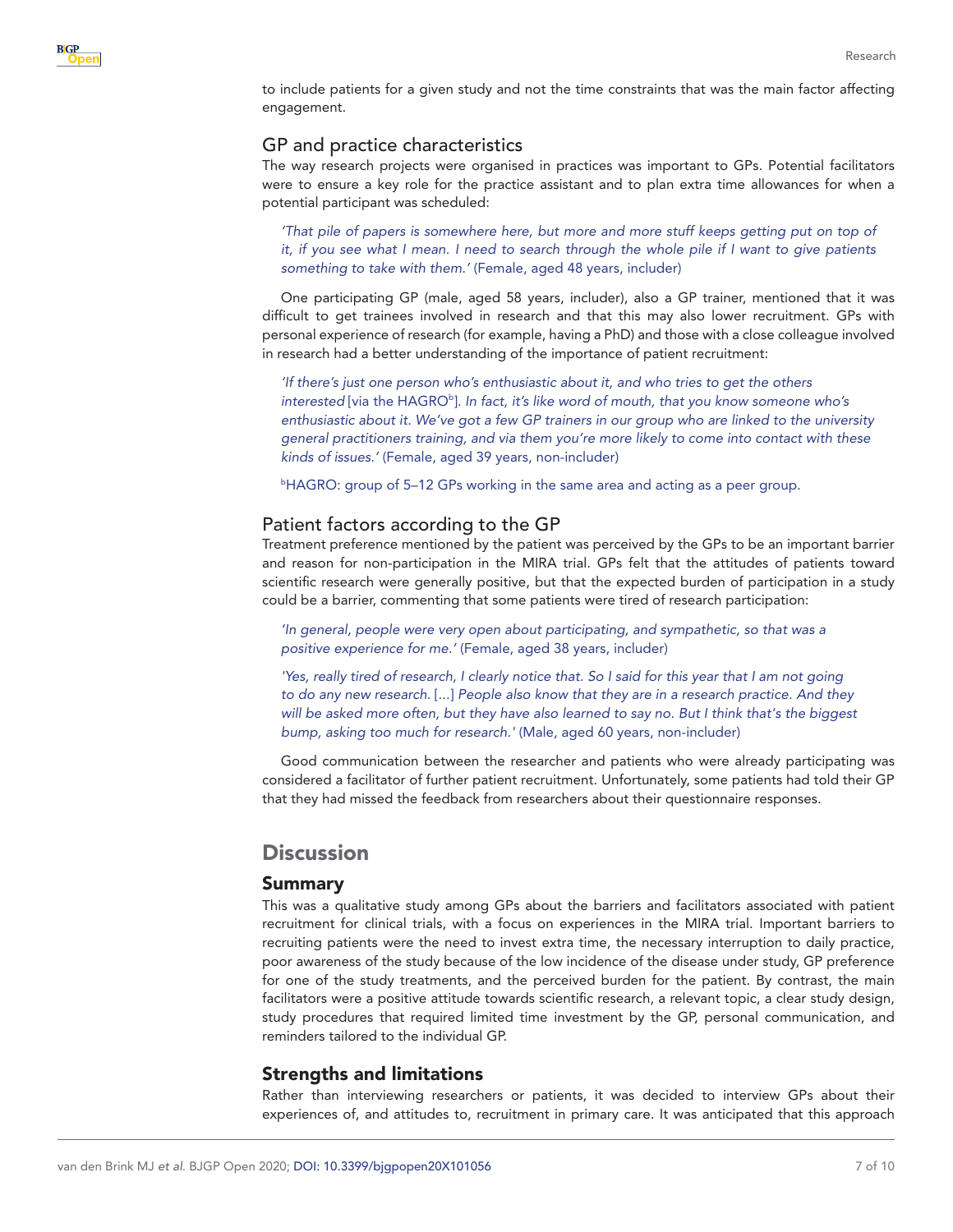would provide a unique qualitative analysis of the barriers and facilitators associated with patient recruitment from the perspective of GPs, which is important because the GP is a key link in the recruitment of incident patients for clinical trials in primary care. This study benefitted from being able to question GPs using a concrete example of a trial in which they participated, avoiding the need for purely hypothetical questions. However, although GPs were interviewed who did and did not recruit patients, all the interviewed participants had agreed to recruit patients for the clinical trial. This may mean that the researchers spoke preferentially to GPs who were more positive about participating in scientific research than their peers. All the GPs were involved with the MIRA trial, which might have led to the authors missing themes or factors arising from other studies. Also, asking patients their opinion could have revealed more patient-related factors, but the goal was to ascertain the perspective of GPs only.

## Comparison with existing literature

To date, most studies about factors affecting patient recruitment in clinical trials have been conducted in secondary care, with relatively few in primary care settings.*[14,15](#page-9-1)* It is known that reduced awareness of a study can cause recruitment problems and that reminders are a meaningful addition to a study protocol. Approaches may include a practice visit by the researcher or the sending of printed educational material to the practice.*[14,16](#page-9-1)* The responders in the present study highlighted that personal communication was an important factor. However, this is time consuming for both researchers and GPs, and the different responses in the interviews indicated that there was no universally preferred approach.

There is an established association between patient preference for a particular treatment and difficulties with recruitment.*[2,17](#page-8-1)* Patient preference is more common in trials where there is a large difference between the characteristics of the two treatment arms. Although patient preference was not investigated directly, it is known that it is affected by whether a GP gives neutral counselling.*[12](#page-8-9)* Research has shown that GPs may be selective in asking patients to participate in studies because of both patient characteristics and their own preferences for a given treatment.*[17,18](#page-9-2)* This was confirmed by many GPs in this research.

A factor relevant to the primary care setting was the attitude of the GP towards scientific research. Combining clinical care, education and research is much more common in (academic) hospitals. In primary care, however, clinical care and patient welfare seem to have a higher priority, with evidence that scientific research is viewed as having too little intrinsic, professional, or clinical value.*[2,5,19,20](#page-8-1)* This theme also emerged in the interviews. Although lack of time appeared to be a major barrier, this was highly dependent on a given GP's priorities and responsibilities.

Foster *et al* reported that poor recruitment was associated with a longer time until the first patient was included in the study, poor access to potential patients, and working in a training practice. Support by research staff could increase recruitment rates, with the long-term support possibly leading to improved recruitment skills among GPs.*[21](#page-9-3)*

#### Implications for research and practice

The results of this study raise several possibilities for integrating clinical practice and research in primary care. Research participation should be a task required of all GPs, and it should be a matter of course that they cooperate in research and contribute to evidence-based care in general practice. Participation could then be better valued with accreditation points or education. The Dutch Association of General Practice endorses this importance in their vision document, in which they state that the profession should take responsibility for the continuity and development of the discipline, with every general practice participating structurally in education, research, or innovation.*[22](#page-9-4)*

Attention is needed to encourage the participation of GP trainees in research and to produce practical recommendations on how to combine practice and research. Over time, it is hoped that these approaches will bridge the gap between research and clinical practice among GPs. Specific attention should be paid to recruitment skills and to how to deal with situations where the GP prefers one study arm or is more familiar with one treatment option. However, researchers must also ensure that there is a clear study protocol that requires as few extra tasks as possible for the GP, possibly including financial compensation for the additional time investment. However, given the available evidence, financial reimbursement alone would only contribute minimally to patient recruitment, so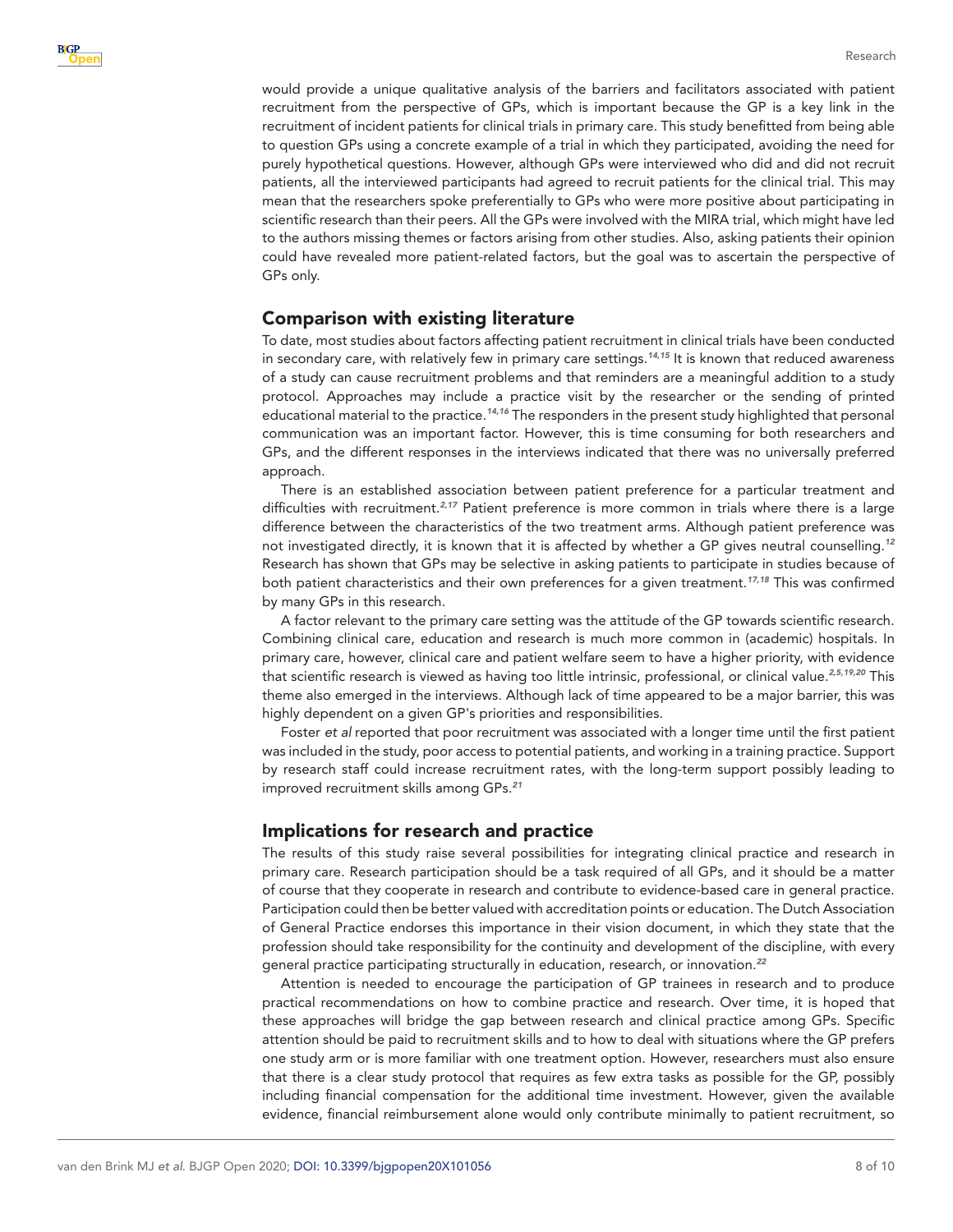

other options must be considered.*[23](#page-9-5)* Patients and GPs should be involved in the design of a study to advise on important issues, such as relevance of the research question, outcome measures, and feasibility of the study.

This study also revealed factors that cannot be influenced by researchers, such as conditions with a low incidence in general practice. This situation requires large numbers of recruiting GPs and additional efforts to ensure awareness of the study during the inclusion period. Involving administrative staff or nurses in the general practice or innovations in information technology (for instance, pop-ups in GP registration systems) may contribute to raising awareness and enrolment. Research departments could also facilitate practices by training employees to inform patients about studies, and where appropriate, recruit suitable candidates.

#### Funding

The original MIRA trial was funded by ZonMw, the Dutch Organisation for Health Research and Development (grant number: 171202001).*[24](#page-9-6)* No funding was obtained to support this qualitative study.

#### Ethical approval

Approval of the Medical Ethical Committee of the UMCG was obtained for the MIRA trial (registration number: 2011\_372). Participating GPs agreed to be approached for additional information. This qualitative study does not fall under the terms of the Act on Medical Research Involving Human Subjects; additional ethical approval was not needed.

#### **Provenance**

Freely submitted; externally peer reviewed.

#### Acknowledgements

The authors thank the GPs who participated in the interviews, Dr Yvonne Lisman-van Leeuwen for her intellectual support in designing the current study, Kumar Jamdagni for translating the quotes, and Dr Robert Sykes [\(www.doctored.org.uk\)](www.doctored.org.uk) for providing editorial services.

## References

- <span id="page-8-0"></span>1. Straus SE, Richardson WS, Glasziou P, Haynes RB. eds. *Evidence-based Medicine: How to Practice and Teach EBM*. 4th edn. Edinburgh: Churchill Livingstone; 2010.
- <span id="page-8-1"></span>2. Ross S, Grant A, Counsell C, *et al*. Barriers to participation in randomised controlled trials: a systematic review. *J Clin Epidemiol* 1999; 52(12): 1143–1156. DOI: [https://doi.org/10.1016/s0895-4356\(99\)00141-9](https://doi.org/10.1016/s0895-4356(99)00141-9)
- <span id="page-8-2"></span>3. Gorringe JAL. Initial preparation for clinical trials. In: Harris EL, Fitzgerald JD, eds. *The Principles and Practice of Clinical Trials*. Edinburgh/London: Livingstone; 1970. 41–46.
- <span id="page-8-3"></span>4. van der Wouden JC, Blankenstein AH, Huibers MJH, *et al*. Survey among 78 studies showed that Lasagna's law holds in Dutch primary care research. *J Clin Epidemiol* 2007; 60(8): 819–824. DOI: [https://doi.org/10.1016/j.](https://doi.org/10.1016/j.jclinepi.2006.11.010) [jclinepi.2006.11.010](https://doi.org/10.1016/j.jclinepi.2006.11.010)
- <span id="page-8-8"></span>5. Rendell JM, Merritt RD, Geddes JR. Incentives and disincentives to participation by clinicians in randomised controlled trials. *Cochrane Database Syst Rev* 2007; 2: MR000021. DOI: [https://doi.org/10.1002/14651858.](https://doi.org/10.1002/14651858.MR000021.pub3) [MR000021.pub3](https://doi.org/10.1002/14651858.MR000021.pub3)
- <span id="page-8-4"></span>6. Herman MC, van den Brink MJ, Geomini PM, *et al*. Levonorgestrel releasing intrauterine system (Mirena) versus endometrial ablation (Novasure) in women with heavy menstrual bleeding: a multicentre randomised controlled trial. *BMC Womens Health* 2013; 13: 32. DOI:<https://doi.org/10.1186/1472-6874-13-32>
- <span id="page-8-5"></span>7. Campbell M, Snowdon C, Francis D, *et al*. Recruitment to randomised trials: strategies for trial enrolment and participation study. The steps study. *Health Technol Assess* 2007; 11(48): iii–105. DOI: [https://doi.org/10.3310/](https://doi.org/10.3310/hta11480) [hta11480](https://doi.org/10.3310/hta11480)
- <span id="page-8-6"></span>8. Tong A, Sainsbury P, Craig J. Consolidated criteria for reporting qualitative research (COREQ): a 32-item checklist for interviews and focus groups. *Int J Qual Health Care* 2007; 19(6): 349–357. DOI: [https://doi.org/10.1093/intqhc/](https://doi.org/10.1093/intqhc/mzm042) [mzm042](https://doi.org/10.1093/intqhc/mzm042)
- 9. O'Brien BC, Harris IB, Beckman TJ, *et al*. Standards for reporting qualitative research: a synthesis of recommendations. *Acad Med* 2014; 89(9): 1245–1251. DOI:<https://doi.org/10.1097/ACM.0000000000000388>
- <span id="page-8-7"></span>10. Green J, Thorogood N, Thorogood N. *Qualitative Methods for Health Research*. 3rd edn. Los Angeles, CA: SAGE Publications; 2014.
- 11. Gray RW, Woodward NJ, Carter YH. Barriers to the development of Collaborative research in general practice: a qualitative study. *Br J Gen Pract* 2001; 51(464): 221–222.
- <span id="page-8-9"></span>12. Prescott RJ, Counsell CE, Gillespie WJ, *et al*. Factors that limit the quality, number and progress of randomised controlled trials. *Health Technol Assess* 1999; 3(20): 1–143. DOI:<https://doi.org/10.3310/hta3200>